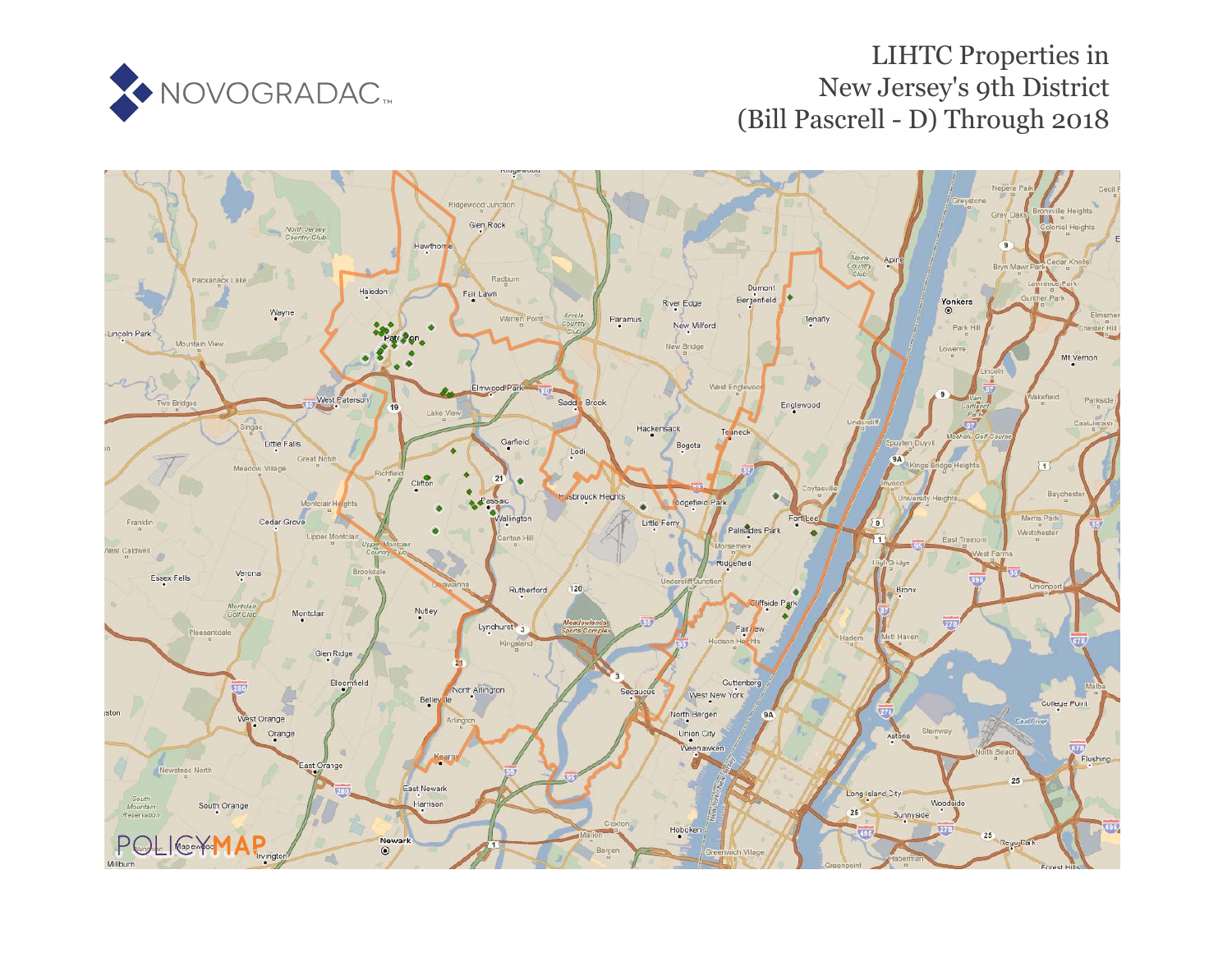| <b>Project Name</b>                              | <b>Address</b>                          | City                         | <b>State</b>           | <b>Zip Code</b> | Nonprofit<br><b>Sponsor</b> | <b>Allocation</b><br>Year | <b>Annual</b><br><b>Allocated</b><br><b>Amount</b> | <b>Year PIS</b>      | <b>Construction Type</b>  | <b>Total</b><br><b>Units</b> | Low<br><b>Income</b><br><b>Units</b> | <b>Rent or</b><br><b>Income</b><br><b>Ceiling</b> | <b>Credit %</b>                    | <b>Tax-Exempt</b><br><b>Bond</b> | HUD Multi-Family<br>Financing/<br><b>Rental Assistance</b> |
|--------------------------------------------------|-----------------------------------------|------------------------------|------------------------|-----------------|-----------------------------|---------------------------|----------------------------------------------------|----------------------|---------------------------|------------------------------|--------------------------------------|---------------------------------------------------|------------------------------------|----------------------------------|------------------------------------------------------------|
| <b>APOLLO DYE SENIOR</b>                         | <b>63 STRAIGHT ST PATERSON</b>          |                              | NJ                     | 7501            |                             | 2013                      | \$0                                                | Insufficient<br>Data | Not Indicated             | 66                           | $\bf{0}$                             |                                                   | Not<br>Indicated                   |                                  |                                                            |
| <b>CLIFTON MAIN MEWS</b><br>$\scriptstyle\rm II$ | <b>1000 MAIN</b><br><b>AVENUE</b>       | <b>CLIFTON</b>               | $\mathbf{N}\mathbf{J}$ | 7011            |                             | Insufficient<br>Data      | \$1,750,000                                        | Insufficient<br>Data | Acquisition and Rehab 91  |                              | 91                                   | 60% AMGI                                          | Not<br>Indicated                   |                                  |                                                            |
| <b>COLT ARMS</b>                                 | 52 GODWIN<br><b>STREET</b>              | <b>PATERSON</b>              | NJ                     | 7501            |                             | Insufficient<br>Data      | \$920,631                                          | Insufficient<br>Data | Acquisition and Rehab 207 |                              | 200                                  | 60% AMGI                                          | Not<br>Indicated                   |                                  |                                                            |
| FORT LEE HOUSING                                 |                                         | 69 MAIN STREET FORT LEE BORO | NJ                     | 7024            |                             | Insufficient<br>Data      | \$0                                                | Insufficient<br>Data | New Construction          | 64                           | 77                                   | 60% AMGI                                          | Not<br>Indicated                   |                                  |                                                            |
| 39-41 NORTH 3RD<br><b>STREET</b>                 | 39 N THIRD ST PATERSON                  |                              | NJ                     | 7522            | Yes                         | 1992                      | \$0                                                | 1993                 | Acquisition and Rehab 6   |                              | $6\phantom{.0}$                      |                                                   | 70 % present $\,$ No $\,$<br>value |                                  |                                                            |
| MOTT SCHOOL<br><b>PROJECT</b>                    | 81 GODWIN AVE PATERSON                  |                              | NJ                     | 7501            | No                          | 1994                      | \$0                                                | 1994                 | Acquisition and Rehab 3   |                              | 3                                    |                                                   | Not<br>Indicated                   | No                               |                                                            |
| SHELTERING ARMS                                  | 2 BROADWAY                              | <b>PATERSON</b>              | NJ                     | 07505-1033      | No                          | Insufficient<br>Data      | \$0                                                | 1998                 | New Construction          | 33                           | $\bf{0}$                             |                                                   | TCEP only No                       |                                  |                                                            |
| PATERSON SHELTER<br>PLUS CARE FAMILY<br>HOUSING  | 2 BROADWAY<br><b>AVENUE</b>             | PATERSON CITY                | NJ                     | 7505            |                             | Insufficient<br>Data      | \$509,636                                          | 1998                 | Acquisition and Rehab 32  |                              | 32                                   | 50% AMGI                                          | Not<br>Indicated                   |                                  |                                                            |
| <b>SAMS PLACE</b>                                | 446 EAST 19TH<br><b>STREET</b>          | <b>PATERSON</b>              | NJ                     | 7524            | Yes                         | 1998                      | \$197,973                                          | 1999                 | Acquisition and Rehab 19  |                              | 19                                   | 50% AMGI                                          | 70 % present $\hbox{~No}$<br>value |                                  |                                                            |
| SAM'S PLACE #561                                 | $446$ E 19TH ST $^{\#}$ PATERSON<br>460 |                              | $\mathbf{N}\mathbf{J}$ | 07524-2700      | No                          | Insufficient<br>Data      | \$0                                                | 1999                 | Not Indicated             | 19                           | $\bf{0}$                             |                                                   | TCEP only No                       |                                  |                                                            |
| THE GARDEN<br><b>BUILDING</b>                    | 29 GARDEN<br><b>STREET</b>              | PASSAIC CITY                 | NJ                     | 7055            | $\mathbf{No}$               | 2005                      | \$817,702                                          | 2007                 | Acquisition and Rehab 40  |                              | 40                                   | 50% AMGI                                          | 70 % present $\,$ No $\,$<br>value |                                  |                                                            |
| <b>GARDEN STREET</b><br><b>SENIOR CITIZENS</b>   | 29-31 HOWE AVE PASSAIC                  |                              | NJ                     | 07055-4081      | No                          | Insufficient<br>Data      | \$0                                                | 2007                 | <b>New Construction</b>   | 40                           | $\bf{0}$                             |                                                   | TCEP only No                       |                                  |                                                            |
| ACORN STRAIGHT APTS 114 STRAIGHT<br>#06906       | <b>ST</b>                               | <b>PATERSON</b>              | NJ                     | 7501            | No                          | 2006                      | \$893,978                                          | 2008                 | Acquisition and Rehab 50  |                              | $\bf{0}$                             |                                                   | Not<br>Indicated                   | No                               |                                                            |

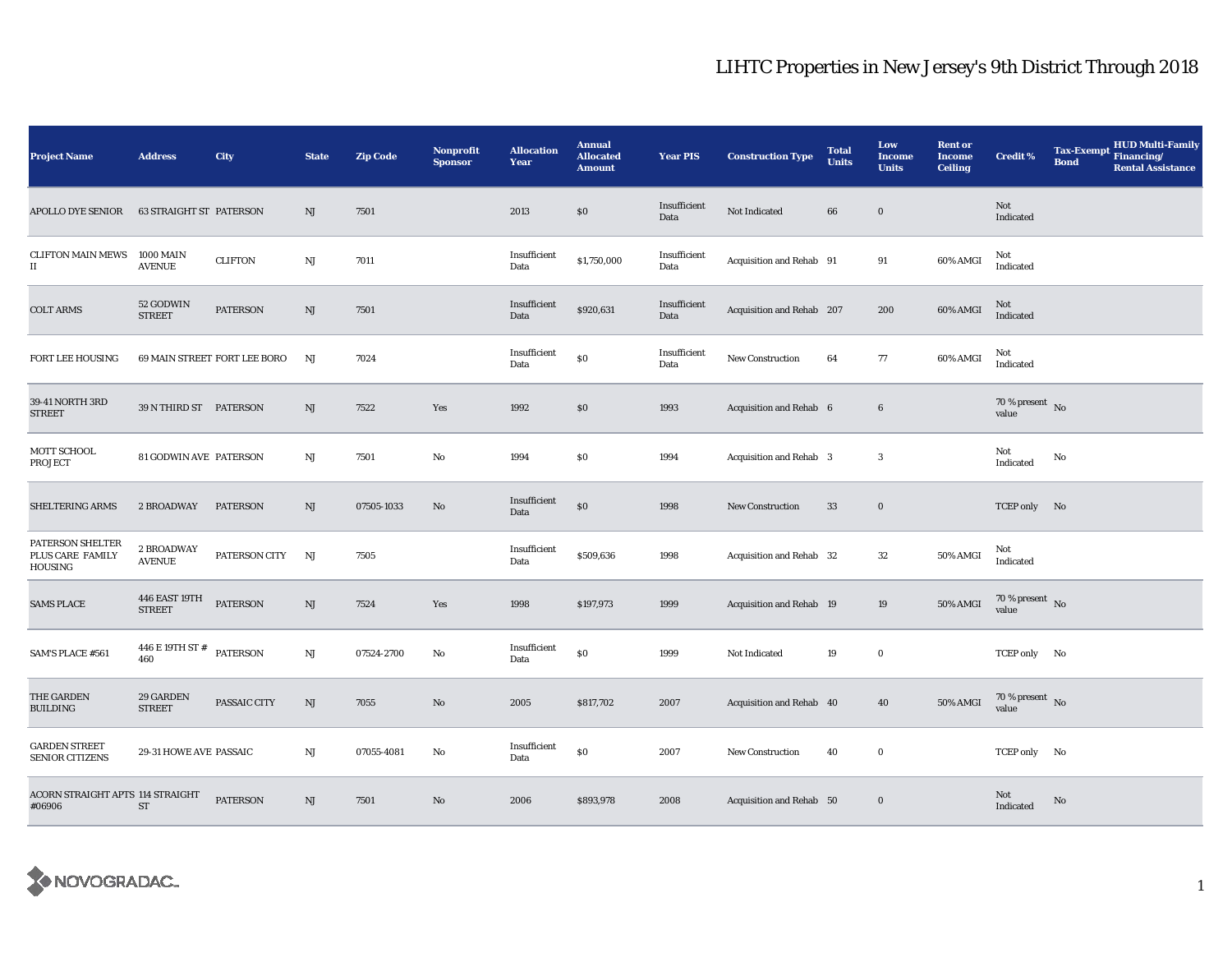| <b>Project Name</b>                                                 | <b>Address</b>                                     | City                           | <b>State</b> | <b>Zip Code</b> | <b>Nonprofit</b><br><b>Sponsor</b> | <b>Allocation</b><br>Year | <b>Annual</b><br><b>Allocated</b><br><b>Amount</b> | <b>Year PIS</b> | <b>Construction Type</b> | <b>Total</b><br><b>Units</b> | Low<br><b>Income</b><br><b>Units</b> | <b>Rent or</b><br><b>Income</b><br><b>Ceiling</b> | <b>Credit %</b>       | <b>HUD Multi-Family</b><br><b>Tax-Exempt</b><br>Financing/<br><b>Bond</b><br><b>Rental Assistance</b> |
|---------------------------------------------------------------------|----------------------------------------------------|--------------------------------|--------------|-----------------|------------------------------------|---------------------------|----------------------------------------------------|-----------------|--------------------------|------------------------------|--------------------------------------|---------------------------------------------------|-----------------------|-------------------------------------------------------------------------------------------------------|
| <b>BIRCH STREET</b><br>SUPPORTIVE HOUSING PATERSON                  | 65 BIRCH<br><b>STREET / 17-23</b><br><b>AVENUE</b> | <b>PATERSON</b>                | NJ           | 7522            | $\mathbf{No}$                      | 2006                      | \$371,066                                          | 2008            | New Construction         | 15                           | 15                                   | 60% AMGI                                          | Not<br>Indicated      | No                                                                                                    |
| <b>HORIZONS AT CLIFTON</b><br>$\rm II$                              | 672 VAN<br><b>HOUTEN</b><br><b>AVENUE</b>          | <b>CLIFTON</b>                 | NJ           | 7013            | No                                 | Insufficient<br>Data      | \$629,358                                          | 2008            | <b>New Construction</b>  | 104                          | 104                                  | 60% AMGI                                          | Not<br>Indicated      | No                                                                                                    |
| LITC# 06901 - BIRCH<br><b>STREET SUPPORTIVE</b><br>HSG              | 65 BIRCH ST                                        | <b>PATERSON</b>                | NJ           | 07522-1488      | No                                 | 2006                      | \$371,065                                          | 2008            | <b>New Construction</b>  | 15                           | $\bf{0}$                             |                                                   | TCEP only No          |                                                                                                       |
| LITC#0747 HORIZONS<br><b>AT CLIFTON II</b>                          | 100 SCOLES AVE CLIFTON                             |                                | NJ           | 07012-1120      | No                                 | Insufficient<br>Data      | \$600,916                                          | 2008            | New Construction         | 103                          | $\bf{0}$                             |                                                   | TCEP only No          |                                                                                                       |
| NORTH OF MAIN<br><b>STREET</b>                                      | <b>60 TEMPLE ST PATERSON</b>                       |                                | NJ           | 07522-1606      | No                                 | 1999                      | \$0                                                | 2000            | <b>New Construction</b>  | 70                           | $\bf{0}$                             |                                                   | TCEP only No          |                                                                                                       |
| <b>GREATER PATERSON</b><br><b>DEVELOPMENT</b>                       | 1 KATHYS<br><b>COURT</b>                           | <b>PATERSON</b>                | $_{\rm NJ}$  | 7509            |                                    | Insufficient<br>Data      | \$1,423,880                                        | 2000            | <b>New Construction</b>  | 109                          | 109                                  | 50% AMGI                                          | Not<br>Indicated      |                                                                                                       |
| <b>GREATER PATERSON</b><br>DEVELOPMENT,<br><b>NORTH MAIN STREET</b> | <b>45 GARFIELD</b><br><b>AVENUE</b>                | PATERSON CITY                  | NJ           | 7509            |                                    | Insufficient<br>Data      | \$597,841                                          | 2000            | <b>New Construction</b>  | 70                           | 70                                   | 60% AMGI                                          | Not<br>Indicated      |                                                                                                       |
| <b>CHRISTOPHER</b><br><b>COLUMBUS HOMES II</b>                      | 49 SANDY<br>COURT                                  | PATERSON CITY                  | NJ           | 7522            |                                    | Insufficient<br>Data      | \$622,673                                          | 2001            | <b>New Construction</b>  | 36                           | $36\,$                               | 60% AMGI                                          | Not<br>Indicated      |                                                                                                       |
| <b>CRESSKILL MEWS</b>                                               | 92<br><b>R ROAD</b>                                | KNICKERBOCKE CRESSKILL BORO NJ |              | 7626            | No                                 | 2003                      | \$88,019                                           | 2002            | New Construction         | 75                           | 18                                   | 50% AMGI                                          | Not<br>Indicated      | No                                                                                                    |
| <b>LIBERTY PLACE</b><br><b>APARTMENTS</b>                           | 1 LIBERTY<br><b>PLACE</b>                          | FORT LEE BORO                  | NJ           | 7650            | No                                 | 2004                      | \$467,464                                          | 2003            | New Construction         | 60                           | 59                                   | 60% AMGI                                          | Not<br>Indicated      | No                                                                                                    |
| <b>LIBERTY PLACE #619</b>                                           | 101 CEDAR ST                                       | <b>FORT LEE</b>                | NJ           | 07024-7037      | No                                 | Insufficient<br>Data      | \$0                                                | 2003            | Not Indicated            | 60                           | $\sim$                               |                                                   | TCEP only No          |                                                                                                       |
| SENIOR HORIZONS AT C $^{718}_{\Lambda \text{VENUE}}$                |                                                    | <b>CLIFTON</b>                 | $_{\rm NJ}$  | 7013            | No                                 | Insufficient<br>Data      | \$500,982                                          | 2004            | <b>New Construction</b>  | 126                          | 126                                  |                                                   | 60% AMGI TCEP only No |                                                                                                       |
| SENIOR HORIZONS AT C <sup>714</sup> CLIFTON                         |                                                    | <b>CLIFTON</b>                 | NJ           | 07013-1864      | No                                 | Insufficient<br>Data      | \$0                                                | 2004            | Not Indicated            | 125                          | $\bf{0}$                             |                                                   | TCEP only No          |                                                                                                       |

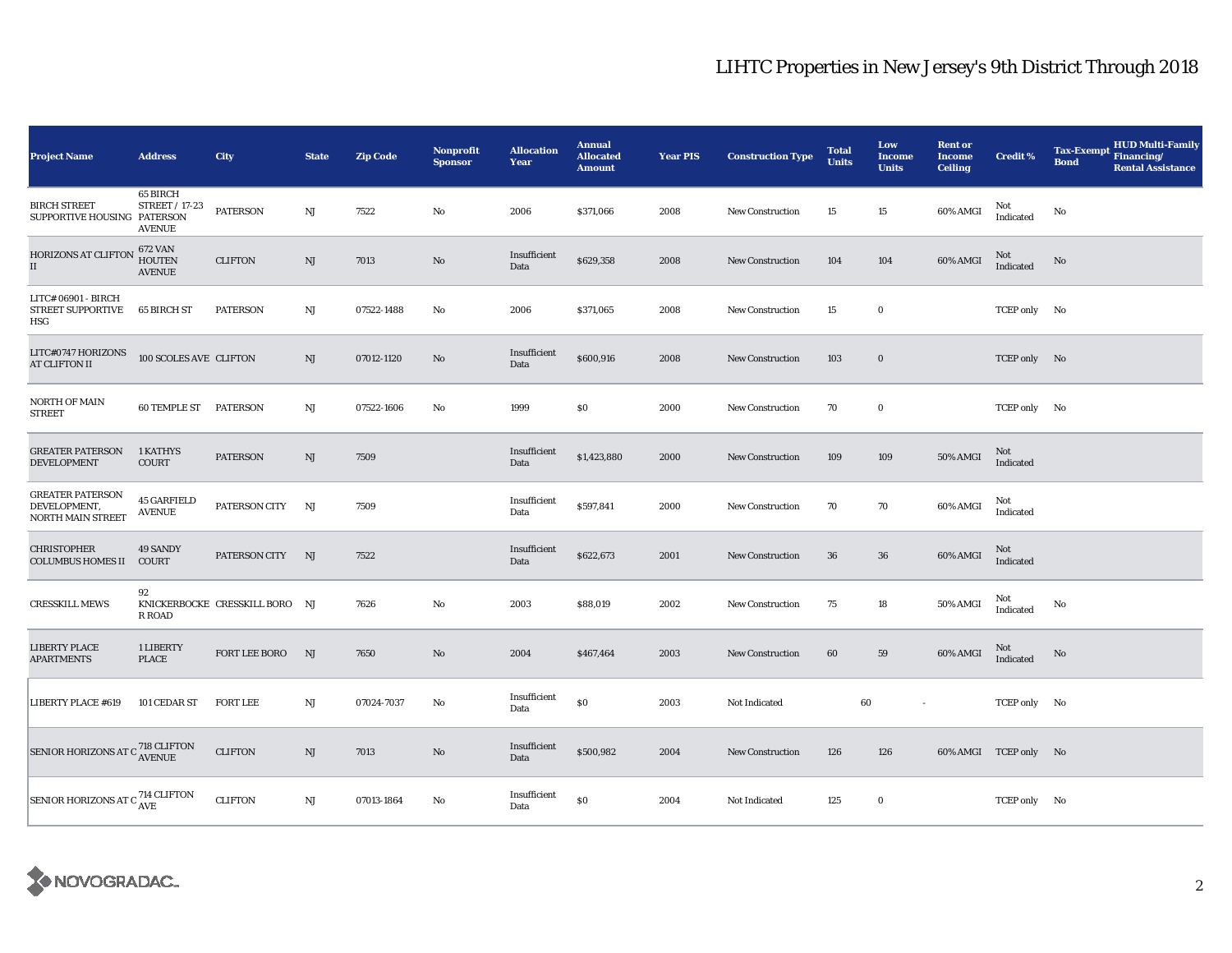| <b>Project Name</b>                                               | <b>Address</b>                              | City                                 | <b>State</b>           | <b>Zip Code</b> | Nonprofit<br><b>Sponsor</b> | <b>Allocation</b><br>Year | <b>Annual</b><br><b>Allocated</b><br><b>Amount</b> | <b>Year PIS</b> | <b>Construction Type</b>                                                          | <b>Total</b><br><b>Units</b> | Low<br>Income<br><b>Units</b> | <b>Rent or</b><br><b>Income</b><br><b>Ceiling</b> | Credit %              | <b>Tax-Exempt</b><br><b>Bond</b> | <b>HUD Multi-Family</b><br>Financing/<br><b>Rental Assistance</b> |
|-------------------------------------------------------------------|---------------------------------------------|--------------------------------------|------------------------|-----------------|-----------------------------|---------------------------|----------------------------------------------------|-----------------|-----------------------------------------------------------------------------------|------------------------------|-------------------------------|---------------------------------------------------|-----------------------|----------------------------------|-------------------------------------------------------------------|
| <b>ACORN STRAIGHT</b><br><b>APARTMENTS</b>                        | 114-124<br><b>STRAIGHT</b><br><b>STREET</b> | <b>PATERSON</b>                      | NJ                     | 7501            |                             | Insufficient<br>Data      | \$893,978                                          | 2008            | Acquisition and Rehab 50                                                          |                              | 49                            | 60% AMGI                                          | Not<br>Indicated      |                                  |                                                                   |
| HORIZONS AT CLIFTON HOUTEN                                        | <b>672 VAN</b><br><b>AVENUE</b>             | <b>CLIFTON</b>                       | $\mathbf{N}\mathbf{J}$ | 7013            | No                          | Insufficient<br>Data      | \$629,312                                          | 2009            | <b>New Construction</b>                                                           | 104                          | 104                           | 60% AMGI                                          | Not<br>Indicated      | No                               |                                                                   |
| LITC#0748 HORIZONS A' 100 SCOLES AVE CLIFTON                      |                                             |                                      | NJ                     | 07012-1120      | No                          | Insufficient<br>Data      | \$586,881                                          | 2009            | New Construction                                                                  | 104                          | $\bf{0}$                      |                                                   | TCEP only No          |                                  |                                                                   |
| <b>CONGDON MILL</b>                                               | 131/2 VAN<br><b>HOUTEN</b><br><b>STREET</b> | <b>PATERSON</b>                      | $_{\rm NJ}$            | 7501            | No                          | 2010                      | \$2,005,904                                        | 2010            | Acquisition and Rehab 66                                                          |                              | 66                            | 60% AMGI                                          | Not<br>Indicated      | No                               |                                                                   |
| <b>GROVE GARDENS</b>                                              | 43 GROVE ST                                 | SOUTH<br><b>HACKENSACK</b>           | NJ                     | 7606            | Yes                         | 2009                      | \$447,755                                          | 2010            | Both New Construction 25<br>and $\ensuremath{\mathrm{A}}/\ensuremath{\mathrm{R}}$ |                              | $\mathbf 0$                   |                                                   | Not<br>Indicated      | No                               |                                                                   |
| LEONIA RETIREMENT H $_{\rm AVENUE}^{270}$ GLENWOOD LEONIA TWP.    |                                             |                                      | NJ                     | 7605            | $\rm No$                    | Insufficient<br>Data      | \$263,394                                          | 2010            | New Construction                                                                  | 33                           | 33                            |                                                   | 60% AMGI TCEP only No |                                  |                                                                   |
| CONGDON MILL #0902 $\frac{131/2 \text{ VAN}}{\text{HOUTEN ST}}$   |                                             | <b>PATERSON</b>                      | NJ                     | 07505-1094      | No                          | 2010                      | \$2,005,903                                        | 2010            | Acquisition and Rehab 66                                                          |                              | $\mathbf 0$                   |                                                   | TCEP only No          |                                  |                                                                   |
| EVAS VILLAGE APARTMI <sup>133-151</sup> PRINCE                    |                                             | <b>PATERSON</b>                      | $\mathbf{N}\mathbf{J}$ | 7501            | No                          | 2009                      | \$899,695                                          | 2010            | Acquisition and Rehab 50                                                          |                              | 50                            |                                                   | 60% AMGI TCEP only No |                                  |                                                                   |
| <b>GROVE GARDENS #749</b>                                         | 41 GROVE ST #<br>43                         | SOUTH<br><b>HACKENSACK</b>           | NJ                     | 07606-1670      | Yes                         | 2009                      | \$447,755                                          | 2010            | New Construction                                                                  | 25                           | $\bf{0}$                      |                                                   | TCEP only No          |                                  |                                                                   |
| LEONIA RETIREMENT H $_{\text{AVE}}^{270 \text{ GLENWOOD}}$ LEONIA |                                             |                                      | $\rm NJ$               | 07605-1137      | No                          | Insufficient<br>Data      | $\$0$                                              | 2010            | Not Indicated                                                                     | 33                           | $\bf{0}$                      |                                                   | TCEP only No          |                                  |                                                                   |
| GROVE STREET SENIOR 37-43 GROVE                                   |                                             | SOUTH<br>HACKENSACK TWP. $^{\rm NJ}$ |                        | 7606            |                             | Insufficient<br>Data      | \$447,755                                          | 2010            | New Construction                                                                  | 25                           | $\bf 25$                      | 60% AMGI                                          | Not<br>Indicated      |                                  |                                                                   |
| PATERSON HOPE VI                                                  | 245 23RD AVE                                | <b>PATERSON</b>                      | $\mathbf{N}\mathbf{J}$ | 07513-1156      | $\rm No$                    | 2010                      | \$1,349,999                                        | 2011            | New Construction                                                                  | 80                           | $\bf{0}$                      |                                                   | TCEP only No          |                                  |                                                                   |
| BELMONT APARTMENTS <sup>20</sup> BELMONT                          |                                             | <b>PATERSON</b>                      | NJ                     | 7522            | No                          | Insufficient<br>Data      | \$1,100,000                                        | 2011            | <b>New Construction</b>                                                           | 85                           | 85                            |                                                   | 60% AMGI TCEP only No |                                  |                                                                   |

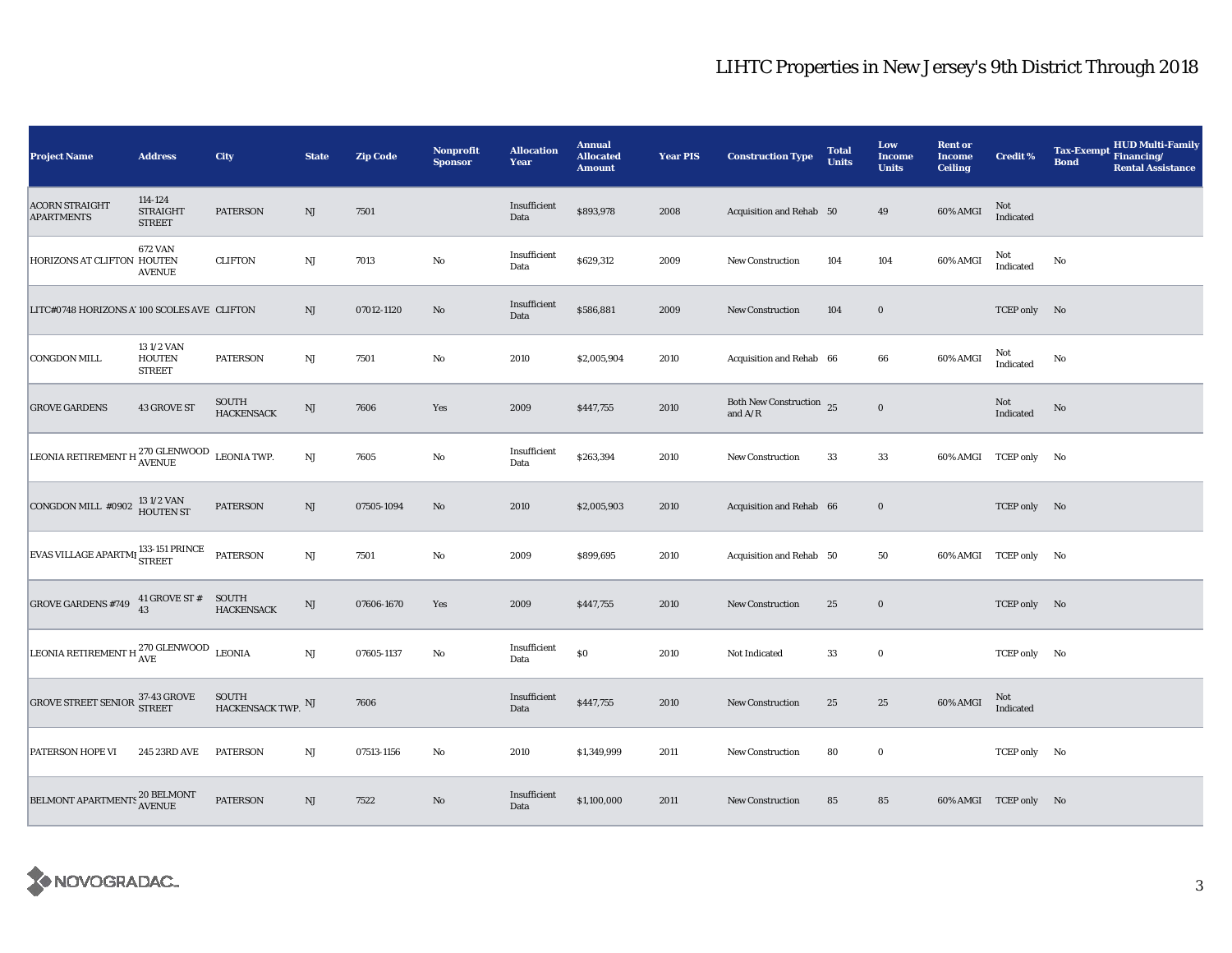| <b>Project Name</b>                                                                                                             | <b>Address</b>              | City                         | <b>State</b> | <b>Zip Code</b> | Nonprofit<br><b>Sponsor</b> | <b>Allocation</b><br>Year | <b>Annual</b><br><b>Allocated</b><br><b>Amount</b> | <b>Year PIS</b> | <b>Construction Type</b>  | <b>Total</b><br><b>Units</b> | Low<br><b>Income</b><br><b>Units</b> | <b>Rent or</b><br><b>Income</b><br><b>Ceiling</b> | <b>Credit %</b>       | <b>HUD Multi-Family</b><br><b>Tax-Exempt</b><br>Financing/<br><b>Bond</b><br><b>Rental Assistance</b> |
|---------------------------------------------------------------------------------------------------------------------------------|-----------------------------|------------------------------|--------------|-----------------|-----------------------------|---------------------------|----------------------------------------------------|-----------------|---------------------------|------------------------------|--------------------------------------|---------------------------------------------------|-----------------------|-------------------------------------------------------------------------------------------------------|
| ALEXANDER HAMILTON ALABAMA                                                                                                      | 259-275<br><b>AVENUE</b>    | <b>PATERSON</b>              | NJ           | 7513            |                             | Insufficient<br>Data      | \$2,250,000                                        | 2011            | <b>New Construction</b>   | 80                           | $\bf 79$                             | 60% AMGI                                          | Not<br>Indicated      |                                                                                                       |
| SOJOURNER DOUGLASS <sup>77 PEARL</sup><br>STREET                                                                                |                             | PATERSON CITY                | NJ           | 7501            | $\rm No$                    | 1996                      | \$117,924                                          | 2012            | <b>New Construction</b>   | 20                           | 20                                   | 50% AMGI                                          | Not<br>Indicated      | $\rm No$                                                                                              |
| RIVER DRIVE RESIDENC 45 RIVER DRIVE PASSAIC CITY                                                                                |                             |                              | NJ           | 7055            | $\rm No$                    | 2000                      | \$899,079                                          | 2012            | Acquisition and Rehab 100 |                              | 100                                  | 50% AMGI                                          | Not<br>Indicated      | No                                                                                                    |
| PATERSON HOPE 98 URI 43 KATHYS CT PATERSON                                                                                      |                             |                              | NJ           | 7501            | No                          | 1998                      | \$0\$                                              | 2012            | <b>New Construction</b>   | 109                          | 109                                  |                                                   | Not<br>Indicated      | No                                                                                                    |
| GARFIELD SENIOR HOU 5T                                                                                                          |                             | <b>GARFIELD</b>              | NJ           | 07026-3041      | $\rm No$                    | 2013                      | $\$0$                                              | 2012            | New Construction          | 36                           | $\bf{0}$                             |                                                   | TCEP only No          |                                                                                                       |
| GODWIN TOWERS #536 $^{200}_{\Lambda VE}$                                                                                        |                             | PATERSON                     | $\rm{NJ}$    | 07501-1685      | No                          | 2013                      | \$0                                                | 2012            | <b>New Construction</b>   | 49                           | $\bf{0}$                             |                                                   | TCEP only No          |                                                                                                       |
| <b>HAMILTON SQUARE</b>                                                                                                          |                             | 20 MILL STREET PATERSON CITY | NJ           | 7501            | $\rm No$                    | 1995                      | \$1,243,877                                        | 2012            | <b>New Construction</b>   | 68                           | 68                                   | 60% AMGI                                          | Not<br>Indicated      | No                                                                                                    |
| $\begin{array}{ l } \hline \texttt{GARFIELD} \texttt{SENIOR HOU} \texttt{^{15} COMMERCE} \\ \hline \texttt{STREET} \end{array}$ |                             | <b>GARFIELD CITY</b>         | NJ           | 7026            | $\rm\thinspace No$          | 1996                      | \$284,269                                          | 2012            | <b>New Construction</b>   | 36                           | $35\,$                               | 50% AMGI                                          | $\rm Not$ Indicated   | No                                                                                                    |
| EDGEWATER SENIOR CI <sup>27</sup> DEMPSEY                                                                                       |                             | <b>EDGEWATER</b>             | NJ           | 7020            | $\rm No$                    | 1996                      | \$303,818                                          | 2012            | <b>New Construction</b>   | 31                           | 31                                   | 60% AMGI                                          | Not<br>Indicated      | No                                                                                                    |
| <b>COOKE BUILDING</b>                                                                                                           | 21 MARKET<br><b>STREET</b>  | <b>PATERSON</b>              | NJ           | 7501            | No                          | 1992                      | \$321,468                                          | 2012            | Acquisition and Rehab 34  |                              | 34                                   | 60% AMGI                                          | Not<br>Indicated      | No                                                                                                    |
| <b>BELMONT TOWERS</b>                                                                                                           | 91 BELMONT<br><b>AVENUE</b> | PATERSON CITY                | NJ           | 7522            | No                          | 2013                      | \$707,814                                          | 2012            | <b>New Construction</b>   | 42                           | 41                                   |                                                   | 50% AMGI TCEP only No |                                                                                                       |
| CHRISTOPHER COLUMB 60 TEMPLE ST PATERSON                                                                                        |                             |                              | NJ           | 07522-1606      | $\rm No$                    | 2013                      | \$0                                                | 2012            | New Construction          | 98                           | $\mathbf 0$                          |                                                   | TCEP only No          |                                                                                                       |
| COOKE BUILDING #250 21 MARKET ST PATERSON                                                                                       |                             |                              | $_{\rm NJ}$  | 07501-1723      | No                          | 2013                      | $\$0$                                              | 2012            | New Construction          | 34                           | $\bf{0}$                             |                                                   | TCEP only No          |                                                                                                       |

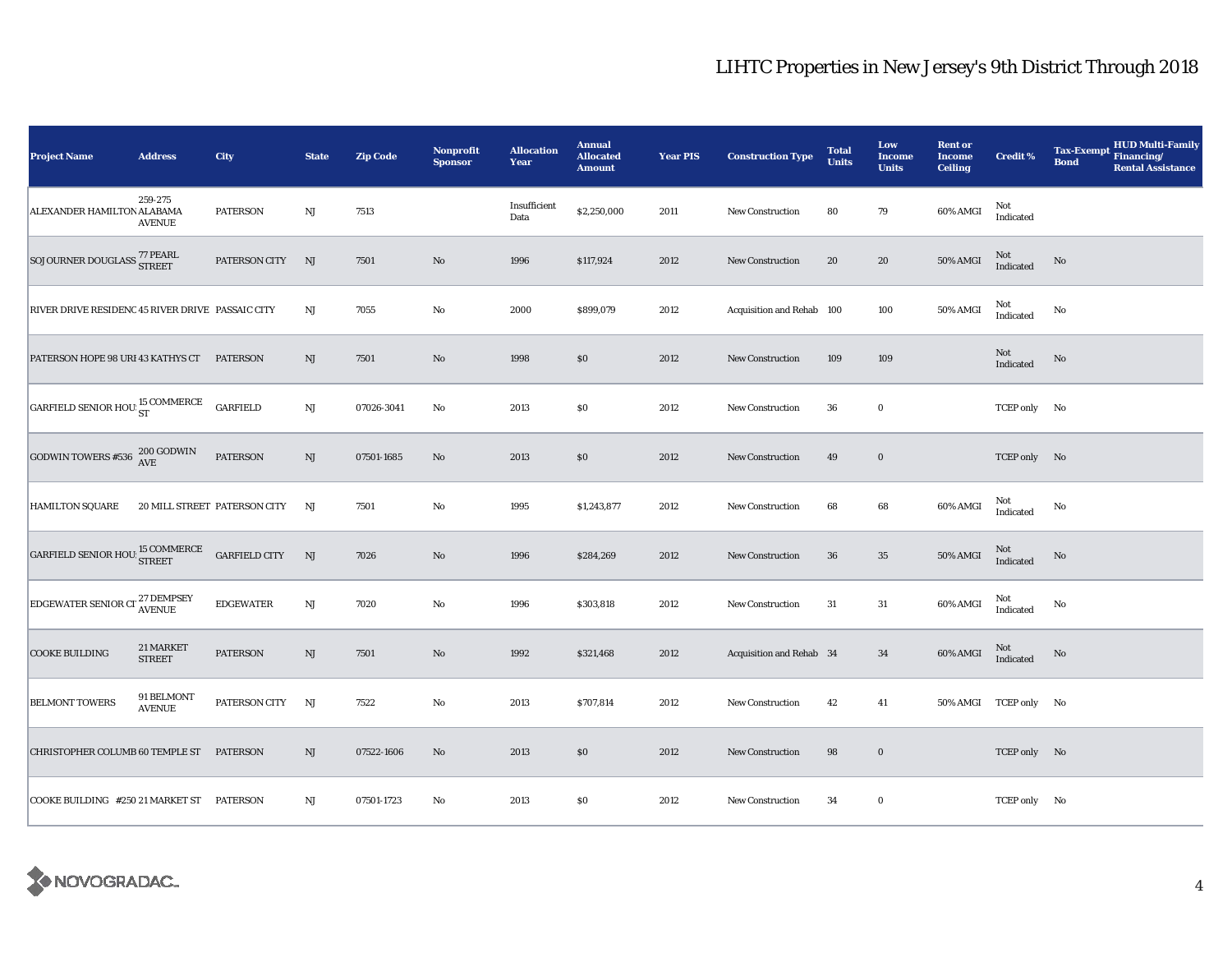| <b>Project Name</b>                                                            | <b>Address</b>                                       | <b>City</b>      | <b>State</b>           | <b>Zip Code</b> | Nonprofit<br><b>Sponsor</b> | <b>Allocation</b><br>Year | <b>Annual</b><br><b>Allocated</b><br><b>Amount</b> | <b>Year PIS</b> | <b>Construction Type</b>  | <b>Total</b><br><b>Units</b> | Low<br>Income<br><b>Units</b> | <b>Rent or</b><br><b>Income</b><br><b>Ceiling</b> | Credit %              | <b>HUD Multi-Family</b><br><b>Tax-Exempt</b><br>Financing/<br><b>Bond</b><br><b>Rental Assistance</b> |
|--------------------------------------------------------------------------------|------------------------------------------------------|------------------|------------------------|-----------------|-----------------------------|---------------------------|----------------------------------------------------|-----------------|---------------------------|------------------------------|-------------------------------|---------------------------------------------------|-----------------------|-------------------------------------------------------------------------------------------------------|
| EDGEWATER SENIOR CI <sup>27</sup> DEMPSEY                                      |                                                      | <b>EDGEWATER</b> | NJ                     | 7020            | $\rm No$                    | 2013                      | \$0                                                | 2012            | <b>New Construction</b>   | 31                           | $\bf{0}$                      |                                                   | TCEP only No          |                                                                                                       |
| HAMILTON SQUARE #41 20 MILL ST                                                 |                                                      | <b>PATERSON</b>  | $\mathbf{N}\mathbf{J}$ | 07501-4810      | $\rm No$                    | 2013                      | \$0                                                | 2012            | <b>New Construction</b>   | 68                           | $\bf{0}$                      |                                                   | TCEP only No          |                                                                                                       |
| PATERSON HOPE 98 URI 43 KATHYS CT                                              |                                                      | <b>PATERSON</b>  | NJ                     | 07501-3069      | No                          | 2013                      | $\$0$                                              | 2012            | New Construction          | 109                          | $\bf{0}$                      |                                                   | TCEP only No          |                                                                                                       |
| RIVER DRIVE RESIDENC 45 RIVER DR                                               |                                                      | <b>PASSAIC</b>   | $_{\rm NJ}$            | 07055-5713      | No                          | 2013                      | \$0                                                | 2012            | New Construction          | 100                          | $\bf{0}$                      |                                                   | TCEP only No          |                                                                                                       |
| SOJOURNER DOUGLASS SUMMER                                                      | <b>JEFFERSON &amp;</b><br><b>STREETS</b>             | <b>PATERSON</b>  | NJ                     | 7501            | $\rm No$                    | 2013                      | \$0                                                | 2012            | New Construction          | 20                           | $\overline{\phantom{a}}$      |                                                   | TCEP only No          |                                                                                                       |
| CHESTNUT STREET HOU 303 CHESTNUT                                               |                                                      | <b>PASSAIC</b>   | $\mathbf{N}\mathbf{J}$ | 07055-4201      | No                          | Insufficient<br>Data      | \$379,828                                          | 2013            | Acquisition and Rehab 76  |                              | $\bf{0}$                      |                                                   | TCEP only No          |                                                                                                       |
| $\sqrt{\text{REELAND PARK RESID}}$ $\frac{1 \text{ VREELAND}}{\text{TERRACE}}$ |                                                      | <b>EDGEWATER</b> | NJ                     | 7020            | No                          | Insufficient<br>Data      | \$234,887                                          | 2013            | <b>New Construction</b>   | 39                           | 39                            |                                                   | 60% AMGI TCEP only No |                                                                                                       |
| <b>GREAT FALLS</b>                                                             | 24-25 MILL<br>STREET AND 33-<br>35 VAN HOUTEN<br>ST. | <b>PATERSON</b>  | NJ                     | 7501            | No                          | Insufficient<br>Data      | \$756,110                                          | 2014            | Acquisition and Rehab 145 |                              | 139                           |                                                   | 60% AMGI TCEP only No |                                                                                                       |
| ALEXANDER HAMILTON 685 E. 34TH                                                 |                                                      | <b>PATERSON</b>  | NJ                     | 7513            | No                          | 2012                      | \$833,637                                          | 2014            | New Construction          | 50                           | 50                            |                                                   | 60% AMGI TCEP only No |                                                                                                       |
| <b>CHESTNUT HOMES</b>                                                          | 305 CHESTNUT<br><b>STREET</b>                        | <b>PASSAIC</b>   | NJ                     | 7055            |                             | Insufficient<br>Data      | \$379,829                                          | 2014            | Acquisition and Rehab 76  |                              | 75                            | 60% AMGI                                          | Not<br>Indicated      |                                                                                                       |
| ALEXANDER HAMILTON 260 22ND AVE PATERSON                                       |                                                      |                  | NJ                     | 7513            | $\rm No$                    | 2015                      | \$1,003,233                                        | 2015            | New Construction          | 50                           | 50                            |                                                   | 60% AMGI TCEP only No |                                                                                                       |
| <b>APOLLO SENIOR</b>                                                           | 69 STRAIGHT ST PATERSON<br>#83                       |                  | NJ                     | 07501-1037      | $\rm No$                    | 2015                      | \$1,400,000                                        | 2015            | <b>New Construction</b>   | 70                           | $\bf{0}$                      |                                                   | TCEP only No          |                                                                                                       |
| APOLLO DYE SR.                                                                 | 63-89 STRAIGHT PATERSON<br><b>STREET</b>             |                  | NJ                     | 7501            |                             | Insufficient<br>Data      | \$1,400,000                                        | 2015            | <b>New Construction</b>   | 70                           | 69                            | 60% AMGI                                          | Not<br>Indicated      |                                                                                                       |